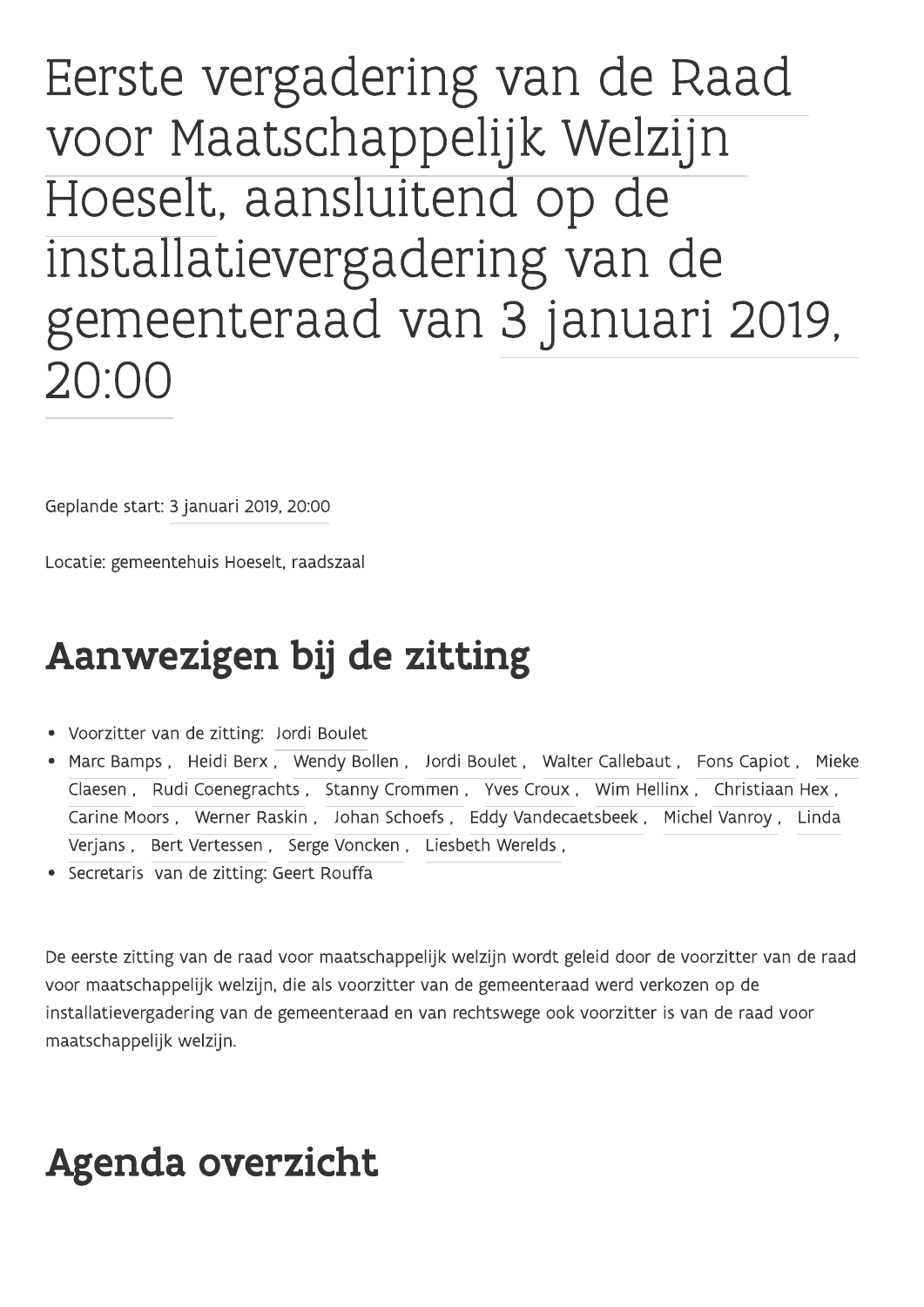## Open agendapunten

Agendapunt 1 Akteneming samenstelling raad voor maatschappelijk welzijn

Agendapunt 2 Akteneming voorzitter raad voor maatschappelijk welzijn

Agendapunt 3 Akteneming samenstelling en voorzitter vast bureau

Agendapunt 4 Verkiezing van de voorzitter van het bijzonder comité voor de sociale dienst

Agendapunt 5 Verkiezing van de leden van het bijzonder comité voor de sociale dienst

# Agendapunten

# **Open zitting**

### Agendapunt 1 Aanwezigen bij agendapunt

- Voorzitter van de zitting: Jordi Boulet
- Marc Bamps, Heidi Berx, Wendy Bollen, Jordi Boulet, Walter Callebaut, Fons Capiot, Mieke Claesen, Rudi Coenegrachts, Stanny Crommen, Yves Croux, Wim Hellinx, Christiaan Hex, Carine Moors, Werner Raskin, Johan Schoefs, Eddy Vandecaetsbeek, Michel Vanroy, Linda Verjans, Bert Vertessen, Serge Voncken, Liesbeth Werelds,
- · Secretaris van de zitting: Geert Rouffa

## Akteneming samenstelling raad voor maatschappelijk welzijn

Korte openbare beschrijving: Akteneming samenstelling raad voor maatschappelijk welzijn.

De raad voor maatschappelijk welzijn,

- Gelet op het decreet van 22 december 2017 over het lokaal bestuur, artikel 68.
- Gelet op de beslissing van de gemeenteraad tot installatie van de gemeenteraadsleden en vaststelling van hun rangorde;
- Overwegende dat de raad voor maatschappelijk welzijn, die uit dezelfde leden als de gemeenteraad bestaat, bestaat uit personen van verschillend geslacht en dus geldig is samengesteld;

Beslist,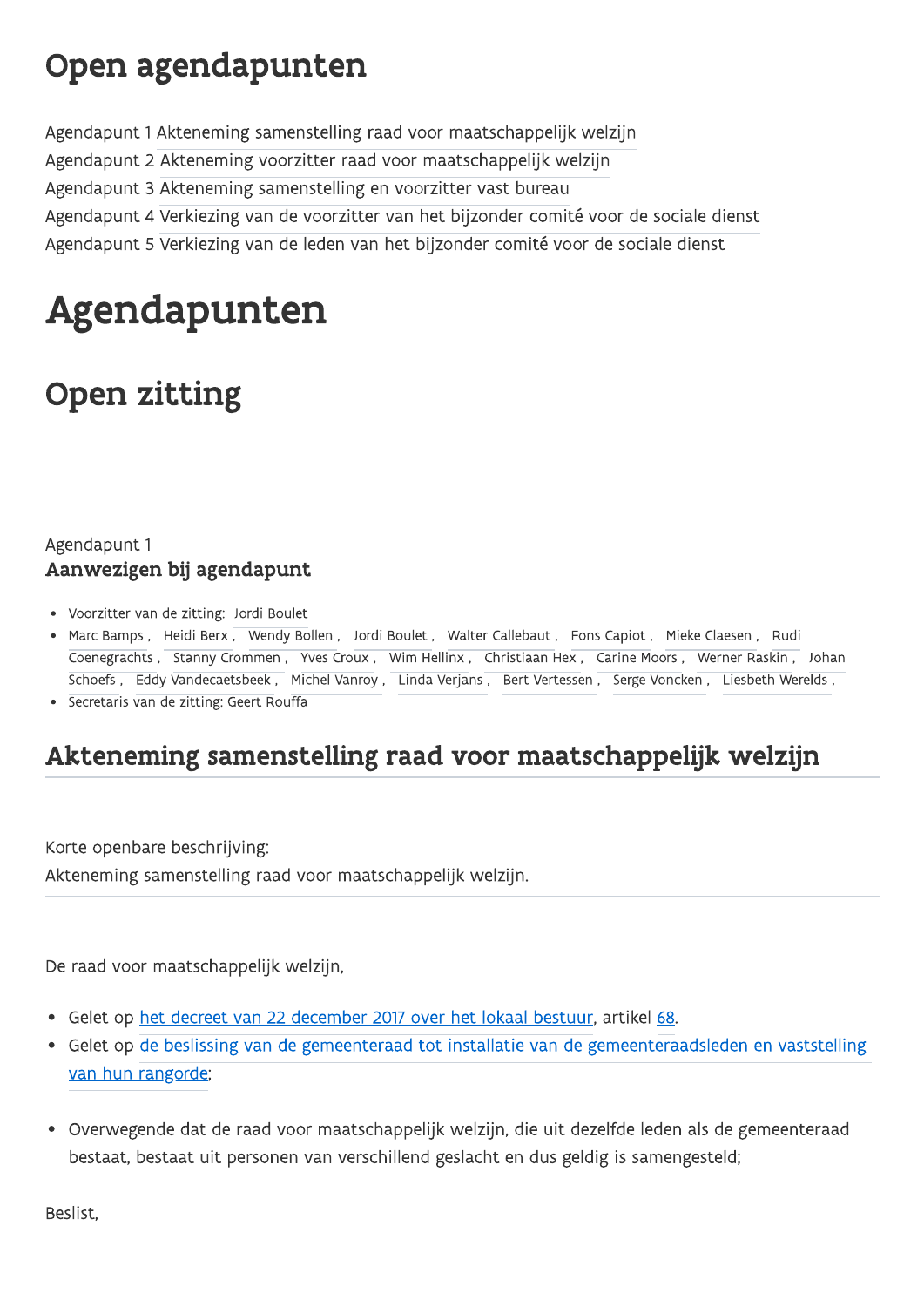Enig artikel.

Akte te nemen van de van rechtswege en geldige samenstelling van de raad voor maatschappelijk welzijn, die uit dezelfde leden als de gemeenteraad bestaat.

### Agendapunt 2 Aanwezigen bij agendapunt

- · Voorzitter van de zitting: Jordi Boulet
- Marc Bamps, Heidi Berx, Wendy Bollen, Jordi Boulet, Walter Callebaut, Fons Capiot, Mieke Claesen, Rudi Coenegrachts, Stanny Crommen, Yves Croux, Wim Hellinx, Christiaan Hex, Carine Moors, Werner Raskin, Johan Schoefs, Eddy Vandecaetsbeek, Michel Vanroy, Linda Verjans, Bert Vertessen, Serge Voncken, Liesbeth Werelds,
- · Secretaris van de zitting: Geert Rouffa

## Akteneming voorzitter raad voor maatschappelijk welzijn

Korte openbare beschrijving: Akteneming voorzitter raad voor maatschappelijk welzijn.

De raad voor maatschappelijk welzijn,

- Gelet op het decreet van 22 december 2017 over het lokaal bestuur, artikel 69.
- Gelet op de beslissing van de gemeenteraad tot verkiezing van de voorzitter van de gemeenteraad;
- Overwegende dat de voorzitter van de gemeenteraad van rechtswege ook de voorzitter is van de raad voor maatschappelijk welzijn, in dit geval Jordi Boulet;

Beslist.

Enig artikel.

Akte te nemen van de van rechtswege aanstelling van Jordi Boulet tot voorzitter van de raad voor maatschappelijk welzijn.

### Agendapunt 3 Aanwezigen bij agendapunt

- Voorzitter van de zitting: Jordi Boulet
- Marc Bamps, Heidi Berx, Wendy Bollen, Jordi Boulet, Walter Callebaut, Fons Capiot, Mieke Claesen, Rudi Coenegrachts, Stanny Crommen, Yves Croux, Wim Hellinx, Christiaan Hex, Carine Moors, Werner Raskin, Johan Schoefs, Eddy Vandecaetsbeek, Michel Vanroy, Linda Verjans, Bert Vertessen, Serge Voncken, Liesbeth Werelds,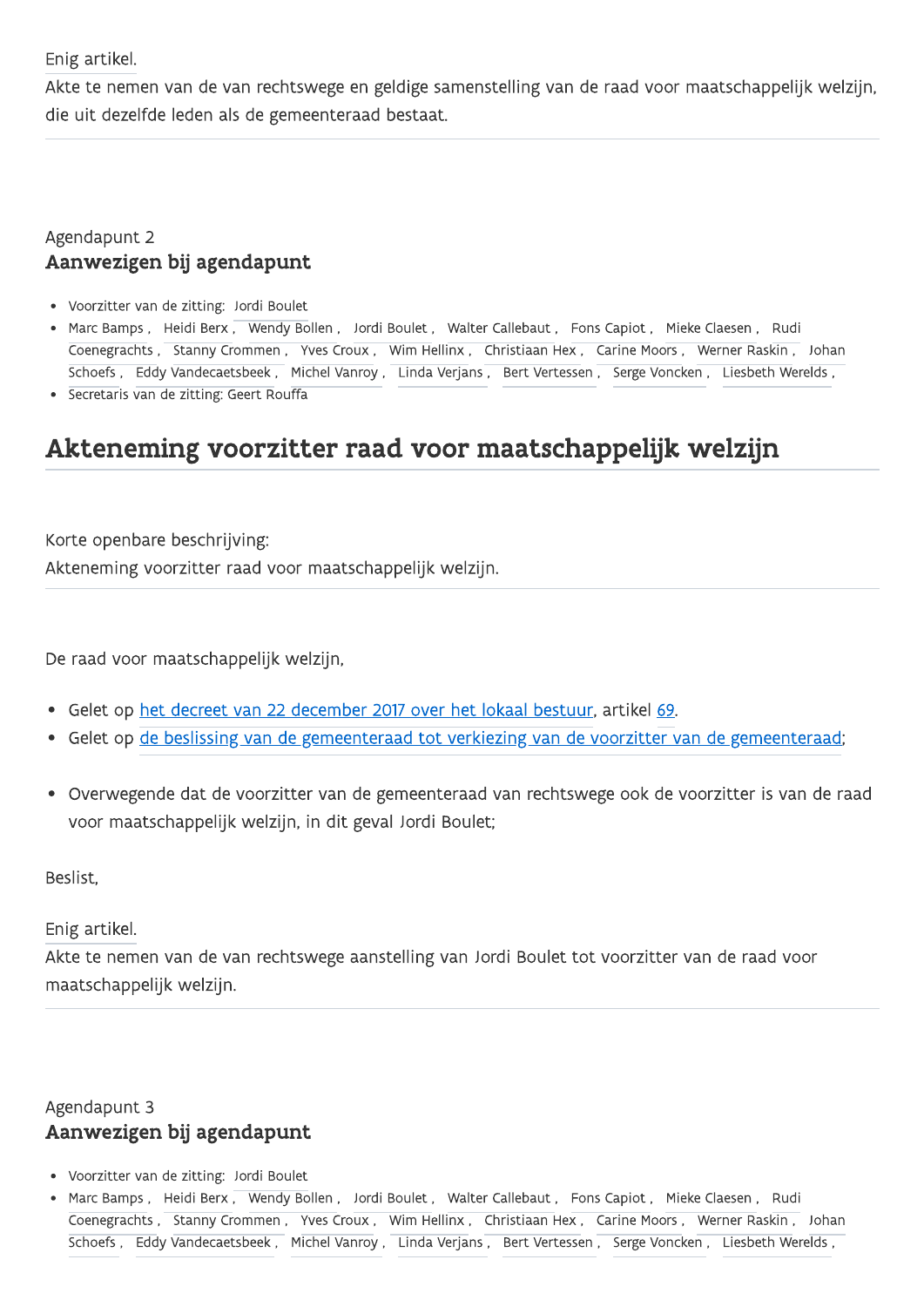## Akteneming samenstelling en voorzitter vast bureau

Korte openbare beschrijving: Akteneming samenstelling en voorzitter vast bureau.

De raad voor maatschappelijk welzijn,

- Gelet op het decreet van 22 december 2017 over het lokaal bestuur, artikel 79.
- Gelet op het Ministerieel besluit van 19 december 2018 houdende de benoeming van Werner Raskin tot burgemeester van de gemeente Hoeselt;
- Gelet op de beslissing van de gemeenteraad tot verkiezing van de schepenen;
- · Overwegende dat de burgemeester van rechtswege de voorzitter is van het vast bureau en de schepenen van rechtswege de leden van het vast bureau uitmaken;
- Overwegende dat de rang die de burgemeester en de schepenen innemen in het college van burgemeester en schepenen van rechtswege de rang is die de leden in het vast bureau innemen;

Beslist.

#### Enig artikel.

Akte te nemen van de samenstelling van het vast bureau met overeenkomstige rangorde met de burgemeester als voorzitter van het vast bureau en de schepenen als leden van het vast bureau.

#### Agendapunt 4 Aanwezigen bij agendapunt

- Voorzitter van de zitting: Jordi Boulet
- Marc Bamps, Heidi Berx, Wendy Bollen, Jordi Boulet, Walter Callebaut, Fons Capiot, Mieke Claesen, Rudi Coenegrachts, Stanny Crommen, Yves Croux, Wim Hellinx, Christiaan Hex, Carine Moors, Werner Raskin, Johan Schoefs, Eddy Vandecaetsbeek, Michel Vanroy, Linda Verjans, Bert Vertessen, Serge Voncken, Liesbeth Werelds,
- · Secretaris van de zitting: Geert Rouffa

### Verkiezing van de voorzitter van het bijzonder comité voor de sociale dienst

Korte openbare beschrijving: Verkiezing van de voorzitter van het bijzonder comité voor de sociale dienst.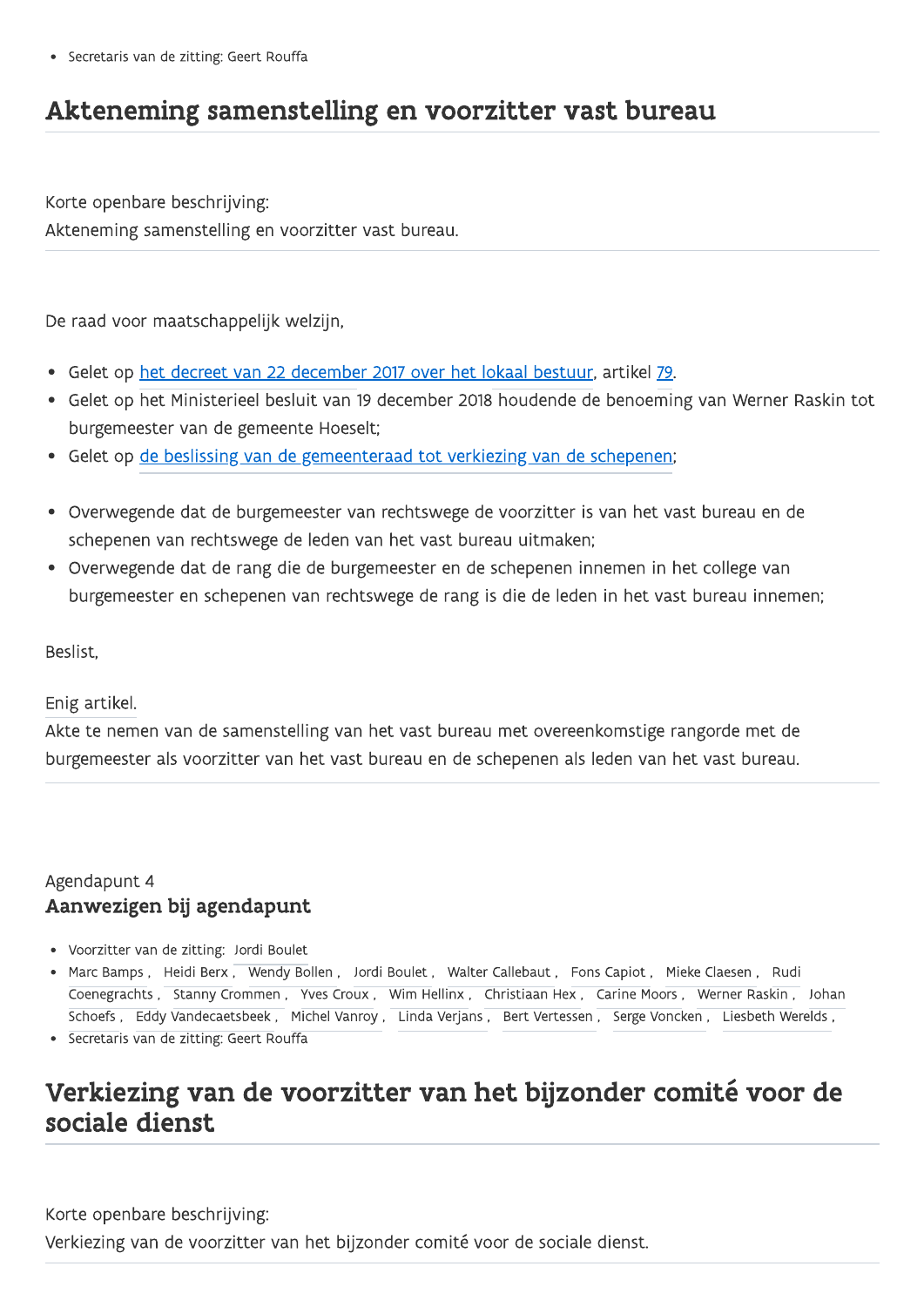De raad voor maatschappelijk welzijn,

- Gelet op het decreet van 22 december 2017 over het lokaal bestuur, artikel 90.
- · Overwegende dat een akte van voordracht van kandidaat-voorzitter van het bijzonder comité voor de sociale dienst op naam van Linda Verjans werd overhandigd aan de algemeen directeur op 18 december 2018, zijnde uiterlijk acht dagen voor de installatievergadering van de gemeenteraad;
- Overwegende dat de algemeen directeur de akte van voordracht van kandidaat-voorzitter van het bijzonder comité voor de sociale dienst ter zitting overhandigd heeft aan de voorzitter van de eerste vergadering van de raad voor maatschappelijk welzijn;
- · Overwegende dat de voorzitter van de eerste vergadering van de raad voor maatschappelijk welzijn heeft vastgesteld dat de akte van voordracht van kandidaat-voorzitter van het bijzonder comité voor de sociale dienst werd ondertekend door meer dan de helft van de verkozenen op de lijsten die aan de verkiezingen deelnamen en door een meerderheid van de personen die op dezelfde lijst als de voorgedragen kandidaat werden verkozen;
- · Overwegende dat de akte van voordracht van kandidaat-voorzitter van het bijzonder comité voor de sociale dienst dus ontvankelijk is;
- Overwegende dat Linda Verjans geen voorzitter of lid van het vast bureau is;
- · Overwegende dat de kandidaat-voorzitter van het bijzonder comité voor de sociale dienst de decretaal voorziene eed heeft afgelegd in handen van de voorzitter van de raad voor maatschappelijk welzijn tijdens deze eerste vergadering van de raad voor maatschappelijk welzijn;
- Overwegende dat deze eedaflegging ook geldt als eedaflegging voor het mandaat als schepen als vermeld in artikel 42, §1, derde lid decreet over het lokaal bestuur.
- Overwegende dat de akte van voordracht van kandidaat-voorzitter melding maakt van 31 december 2020 als einddatum van het mandaat;
- Overwegende dat de akte van voordracht van kandidaat-voorzitter eveneens melding maakt van Heidi Berx als opvolger voor de resterende duurtijd van het mandaat;

Beslist.

#### Artikel 1

Akte te nemen van de tijdige en ontvankelijke akte van voordracht van kandidaat-voorzitter van het bijzonder comité voor de sociale dienst.

#### Artikel 2

De voorgedragen kandidaat-voorzitter, Linda Verjans, wordt verkozen verklaard als voorzitter van het bijzonder comité voor de sociale dienst met ingang van 3 januari 2019 tot 31 december 2020. Vanaf 1 januari 2021 zal Heidi Berx het mandaat van voorzitter van het bijzonder comité voor de sociale dienst opnemen.

#### Artikel 3

Akte te nemen van de eedaflegging van de verkozen verklaarde voorzitter van het bijzonder comité voor de sociale dienst die tevens als schepen toegevoegd wordt aan het college van burgemeester en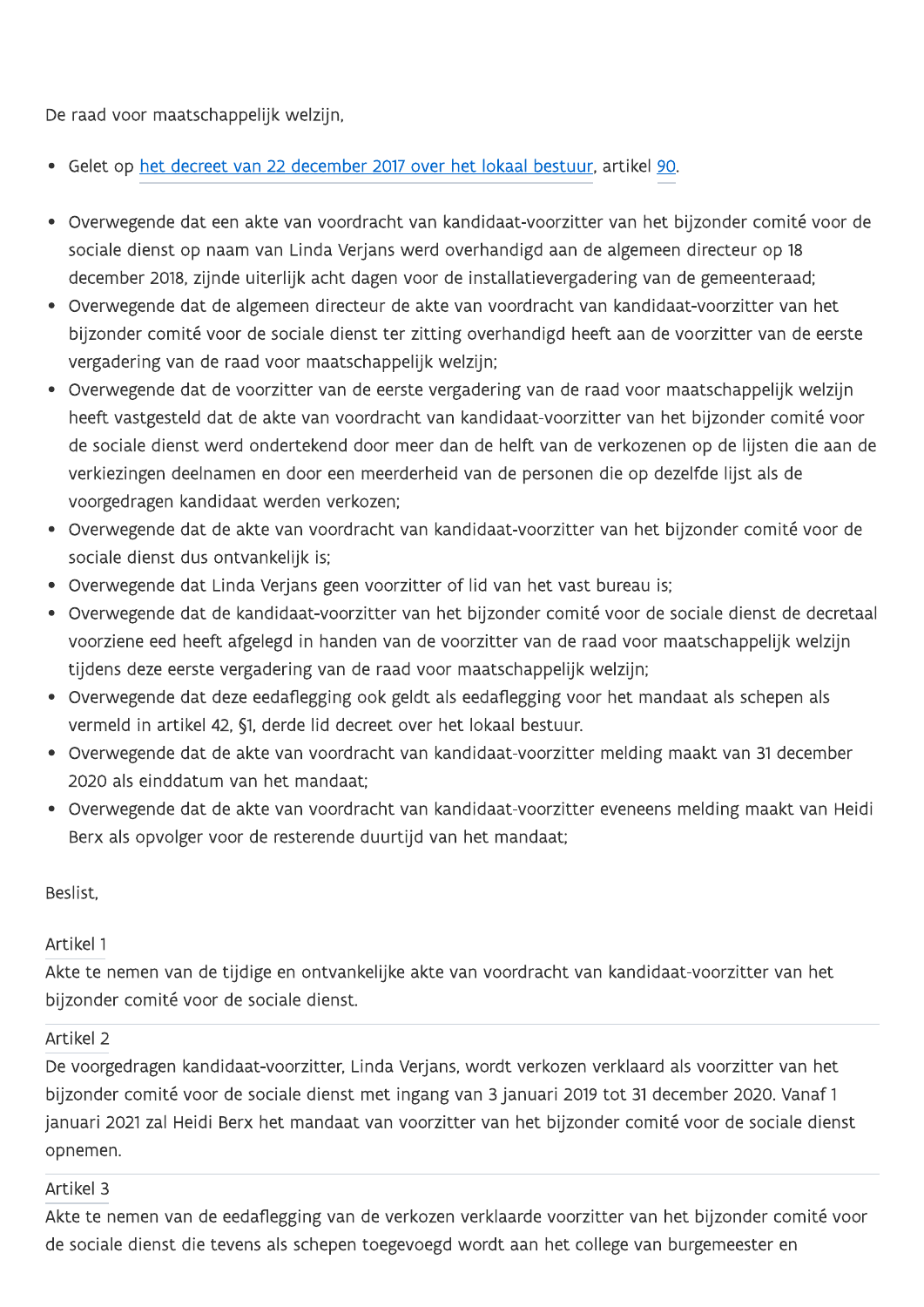### Agendapunt 5 Aanwezigen bij agendapunt

- Voorzitter van de zitting: Jordi Boulet
- Marc Bamps, Heidi Berx, Wendy Bollen, Jordi Boulet, Walter Callebaut, Fons Capiot, Mieke Claesen, Rudi Coenegrachts, Stanny Crommen, Yves Croux, Wim Hellinx, Christiaan Hex, Carine Moors, Werner Raskin, Johan Schoefs, Eddy Vandecaetsbeek, Michel Vanroy, Linda Verjans, Bert Vertessen, Serge Voncken, Liesbeth Werelds,
- · Secretaris van de zitting: Geert Rouffa

## Verkiezing van de leden van het bijzonder comité voor de sociale dienst.

Korte openbare beschrijving: Verkiezing van de leden van het bijzonder comité voor de sociale dienst.

De raad voor maatschappelijk welzijn,

- Gelet op het decreet van 22 december 2017 over het lokaal bestuur, de artikelen 87, 88, 92, 93, 94 en 96.
- · Overwegende dat het aantal leden van het bijzonder comité voor de sociale dienst, de voorzitter niet inbegrepen, vastgelegd is op 6 leden;
- · Overwegende dat binnen de 60 dagen na de verkiezingen, geen verklaringen tot lijstenverbindingen werden bezorgd aan de algemeen directeur;
- Overwegende dat de algemeen directeur op 14 december 2018 op de webtoepassing van de gemeente bekendmaakte hoeveel zetels in het bijzonder comité voor de sociale dienst toekomen aan de verschillende lijsten die aan de lokale verkiezingen deelnamen;
- Overwegende dat de zetelverdeling er als volgt uit ziet:
	- N-VA/Nieuw heeft 1 zetel:
	- Best Groen heeft 2 zetels:
	- VLD plus heeft 3 zetels;
- · Overwegende dat volgende lijsten een akte van voordracht bezorgden aan de algemeen directeur:
	- N-VA/Nieuw op 18 december 2018;
	- Best Groen op 19 december 2018;
	- VLD plus op 18 december 2018;
- · Overwegende dat alle akten van voordracht minstens 8 dagen voor de installatievergadering werden bezorgd en dus tijdig zijn;
- · Overwegende dat de akten van voordracht ter zitting werden overhandigd aan de voorzitter van de raad voor maatschappelijk welzijn;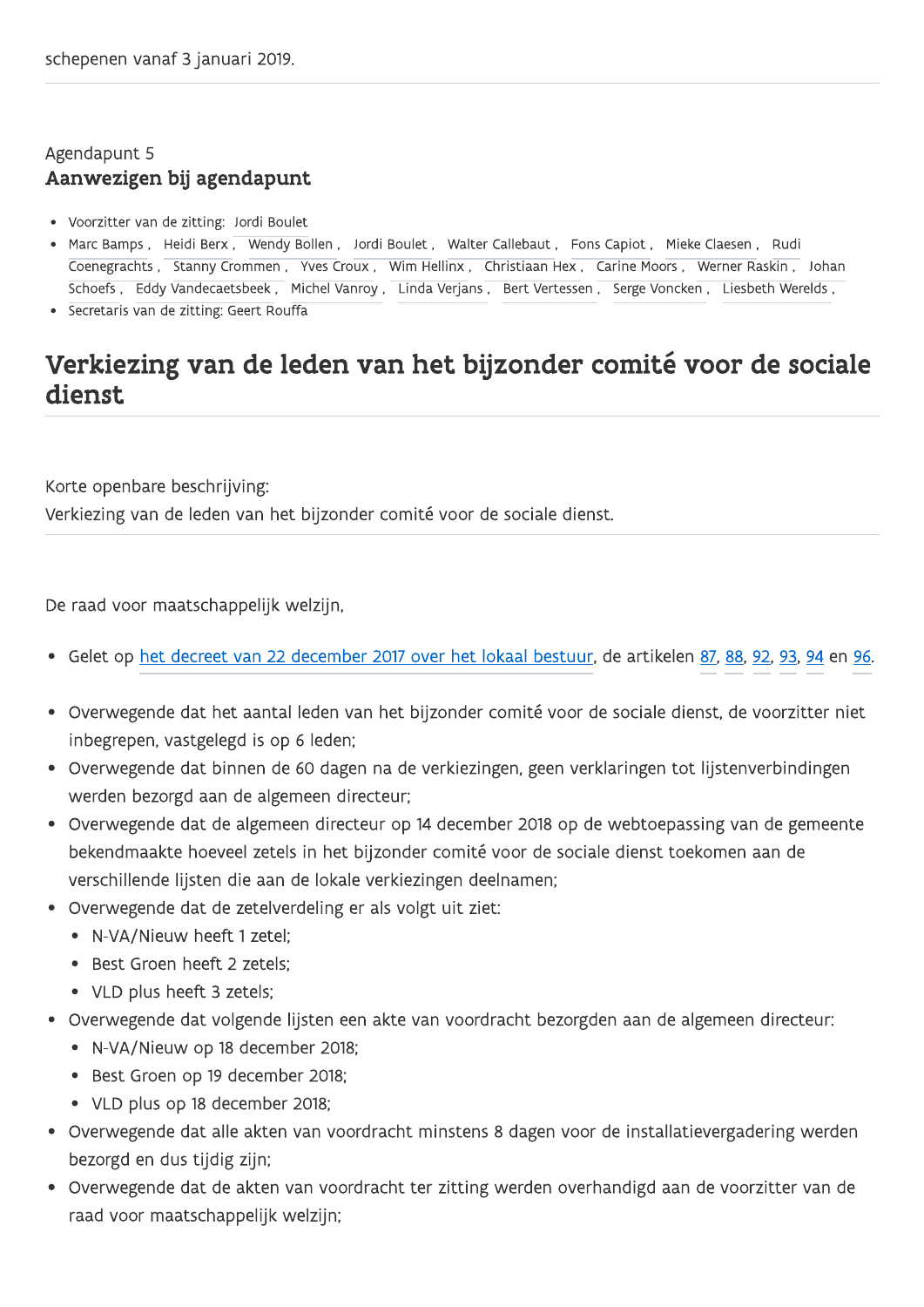- · Overwegende dat uit nazicht door de voorzitter blijkt dat alle akten van voordracht ondertekend zijn door de meerderheid van de verkozenen van dezelfde lijst die aan de verkiezingen hebben deelgenomen;
- · Overwegende dat uit nazicht door de voorzitter blijkt dat alle voordrachten voldoen aan de voorwaarden:
- · Overwegende dat de ingediende akten van voordracht ontvankelijk zijn en de kandidaten dus verkozen kunnen verklaard worden;
- · Overwegende dat geen van de voorgedragen kandidaat-leden van het bijzonder comité voor de sociale dienst schriftelijk afstand heeft gedaan van mandaat;
- Overwegende dat niemand van de kandidaat-leden van het bijzonder comité voor de sociale dienst afwezig is:
- · Overwegende dat uit onderzoek van de geloofsbrieven blijkt dat de te installeren kandidaat-leden van het bijzonder comité voor de sociale dienst voldoen aan de verkiesbaarheidsvoorwaarden en zich niet in een situatie van onverenigbaarheid bevinden;
- · Overwegende dat deze kandidaat-leden van het bijzonder comité voor de sociale dienst de voorgeschreven eed hebben afgelegd in handen van de voorzitter van de raad voor maatschappelijk welzijn;
- · Overwegende dat voor de kandidaat-leden Heidi Berx (kandidaat-lid), Walter Callebaut (kandidaatlid), Wim Hellinx (kandidaat-lid) en Frederique Vandormael (1ste opvolger) een opvolger werd opgenomen in de akte van voordracht:
- · Overwegende dat voor volgende kandidaat-leden/opvolgers een einddatum werd opgenomen in de akte van voordracht:
	- het mandaat van Heidi Berx (kandidaat-lid) neemt een einde op 31 december 2020;
	- het mandaat van Wim Hellinx (kandidaat-lid) neemt een einde op 31 december 2020;
	- het mandaat van Frederique Vandormael (1ste opvolger) neemt een einde op 31 december 2022;
- · Overwegende dat na de installatie van de kandidaten beide geslachten vertegenwoordigd zijn in het bijzonder comité voor de sociale dienst en deze dus rechtsgeldig samengesteld is;

Beslist.

Artikel 1 Akte te nemen van:

· Het ontbreken van afstanden van mandaat:

#### Artikel 2

Volgende voorgedragen kandidaten verkozen te verklaren als leden van het bijzonder comité voor de sociale dienst en akte te nemen van hun eedaflegging:

#### **Thea Bastiaens**

Startdatum: 3 januari 2019 Einddatum: 31 december 2024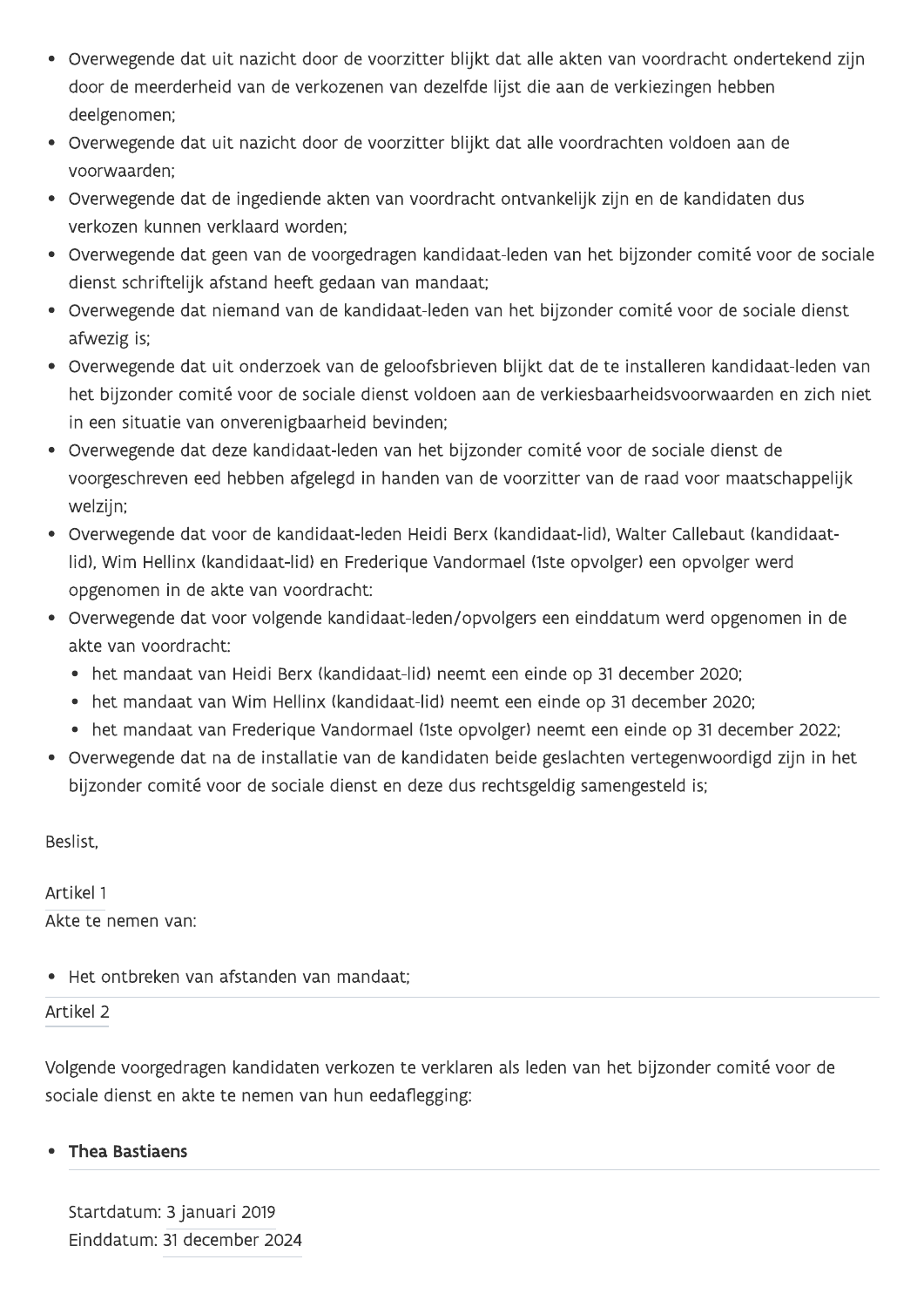#### Heidi Berx  $\bullet$

Startdatum: 3 januari 2019 Einddatum: 31 december 2020

Opvolgers:

| Plaats opvolging | Officiële naam | Begindatum     | Einddatum        |
|------------------|----------------|----------------|------------------|
| Eerste opvolger  | Iris Sillen    | I januari 2021 | 31 december 2024 |

#### **Carine Box**  $\bullet$

Startdatum: 3 januari 2019 Einddatum: 31 december 2024

Geen opvolgers.

#### **Walter Callebaut**  $\bullet$

Startdatum: 3 januari 2019 Einddatum: 31 december 2024

#### Opvolgers:

| Plaats opvolging | Officiële naam | Begindatum | Einddatum |
|------------------|----------------|------------|-----------|
| Eerste opvolger  | Erik Oben      |            |           |

#### **Wim Hellinx**  $\bullet$

Startdatum: 3 januari 2019 Einddatum: 31 december 2020

Opvolgers:

| Plaats opvolging | Officiële naam        | Begindatum     | Einddatum        |
|------------------|-----------------------|----------------|------------------|
| Eerste opvolger  | Frederique Vandormael | 1 januari 2021 | 31 december 2022 |